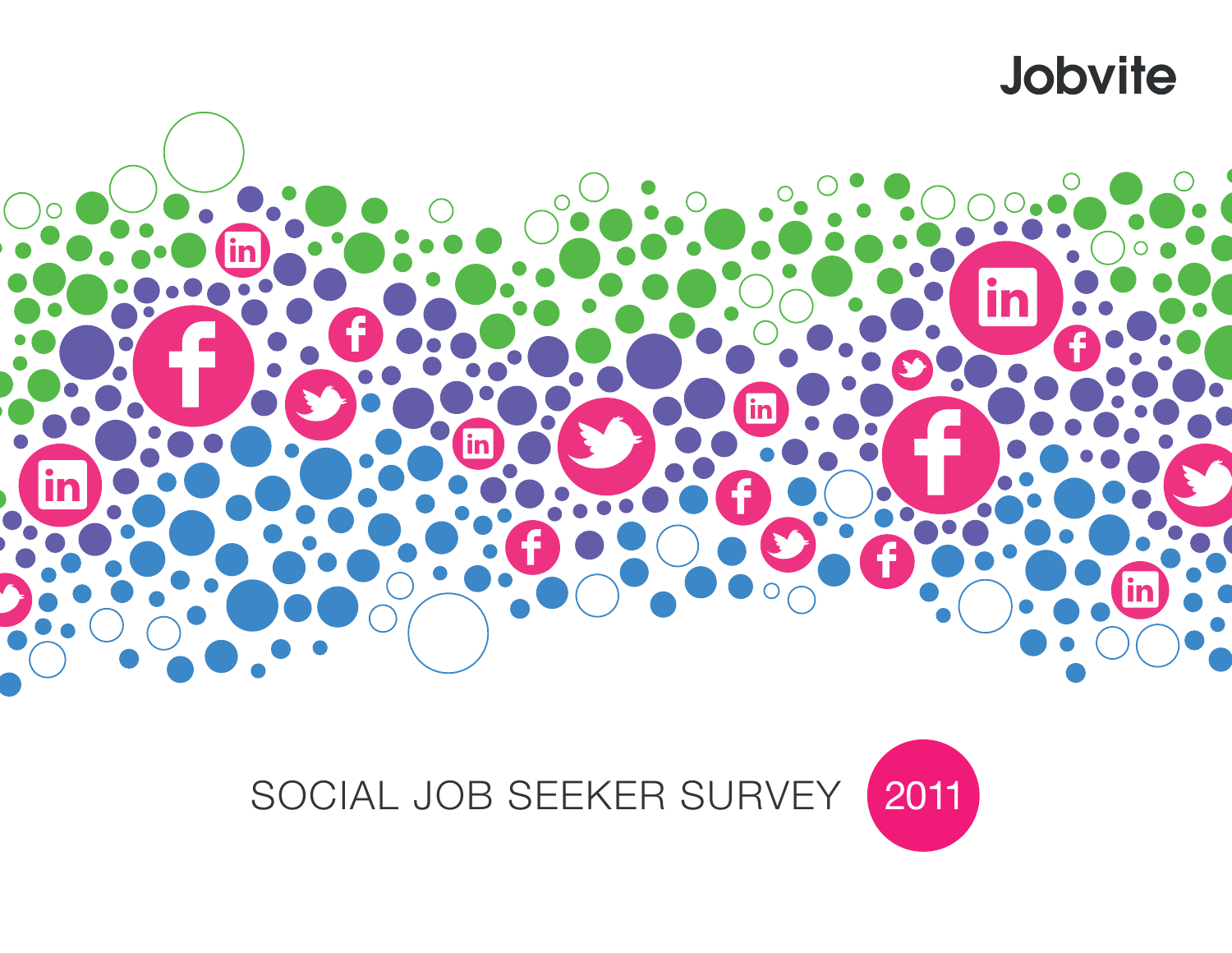#### **Methodology**

the polling company, inc. on behalf of Jobvite conducted a nationwide online omnibus survey of 1,205 adults (age 18+). The survey was fielded October 24-27, 2011; it included questions on current employment status and the use of social networks to find job opportunities.

Respondents for this survey were selected from an opt-in panel and had expressed prior consent to participate in online surveys such as this. Data were weighted so the demographics of this audience closely match the nationwide population of adults (age 18+) with respect to gender, age and region.

The first substantive question determined respondents' employment situation and attitude toward future employment opportunities, thereby screening out non-employed, non-job seekers. This included those who were retired, and students and unemployed persons who said they are not looking for a job in the next year. This narrowed the sample size from 2,049 to 1,205 for the remaining four substantive inquiries on respondents' behavior with respect to social networking and their most recent job search. Of the 1,205 adults completing the remainder of the survey, 831 were deemed to be "job seekers," or individuals open to or actively pursuing a position.

When sample is based on a self-selected population and not a probability sample (in which everyone in the population has a non-zero chance of being selected), no conclusions can be drawn with respect to sampling error.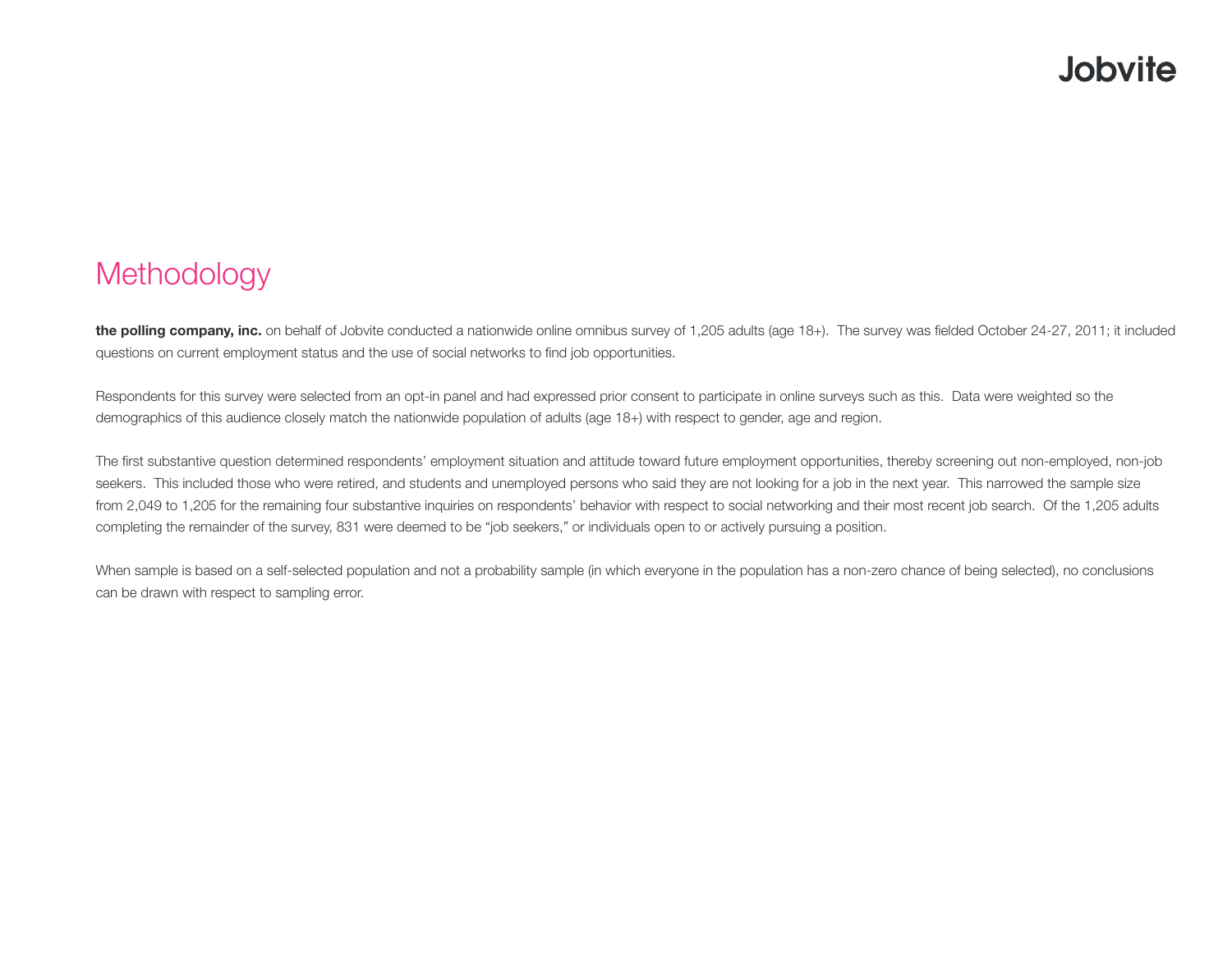#### Audiences Defined

This report frequently compares the responses of various segments of the overall population participating in the survey. The following definitions are used throughout the report.

| <b>Job Seekers</b>           | All those actively seeking work or open to a new job, both currently employed and unemployed. |
|------------------------------|-----------------------------------------------------------------------------------------------|
| <b>Workforce</b>             | All participants in the labor market, both currently employed and unemployed.                 |
| <b>Proactive Job Seekers</b> | Employed, but open to a new job.                                                              |
| <b>Active Job Seekers</b>    | Actively seeking a new job, both currently employed and unemployed.                           |
| <b>Stationary Employees</b>  | Employed and not open to a new job.                                                           |
| <b>Super Socials</b>         | Job seekers with more than 150 contacts in any social networks.                               |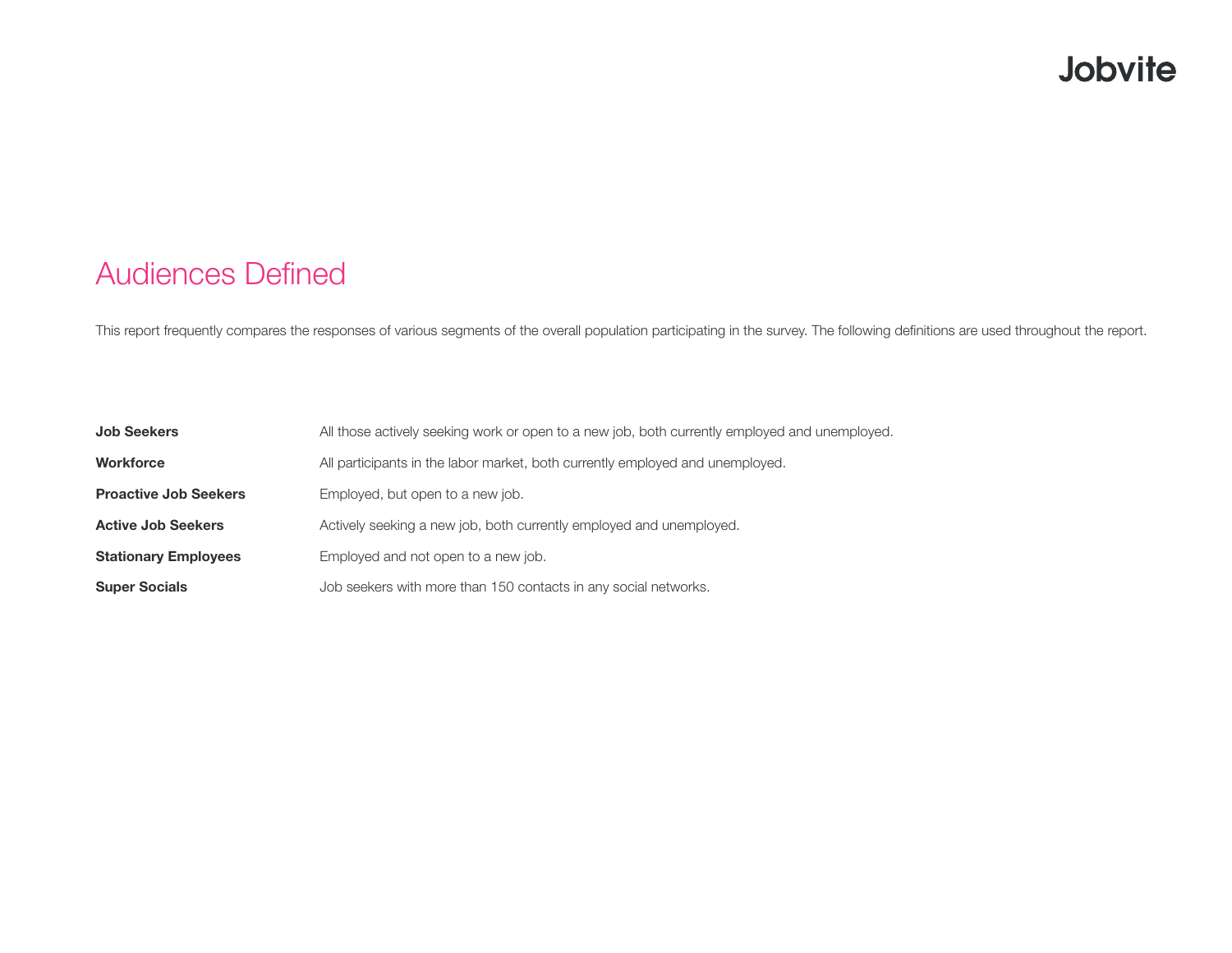# 2 in 5 adults in the U.S. are open to or seeking a new job

**Which of the following best describes your current employment situation, as well as your attitude toward a new job?** 

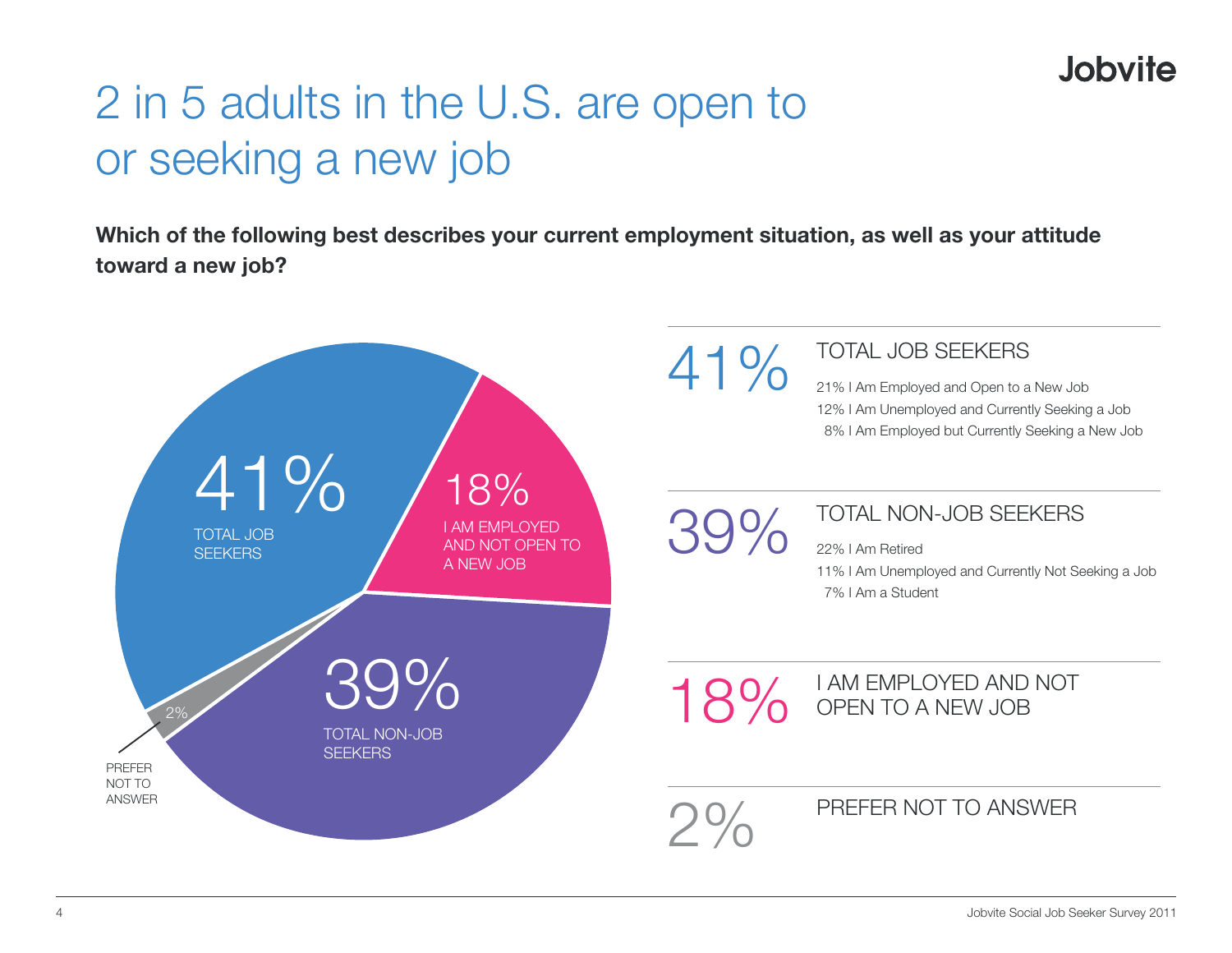# 61% of employees are actively seeking or open to a new job

**Which of the following best describes your current employment situation, as well as your attitude toward a new job?**

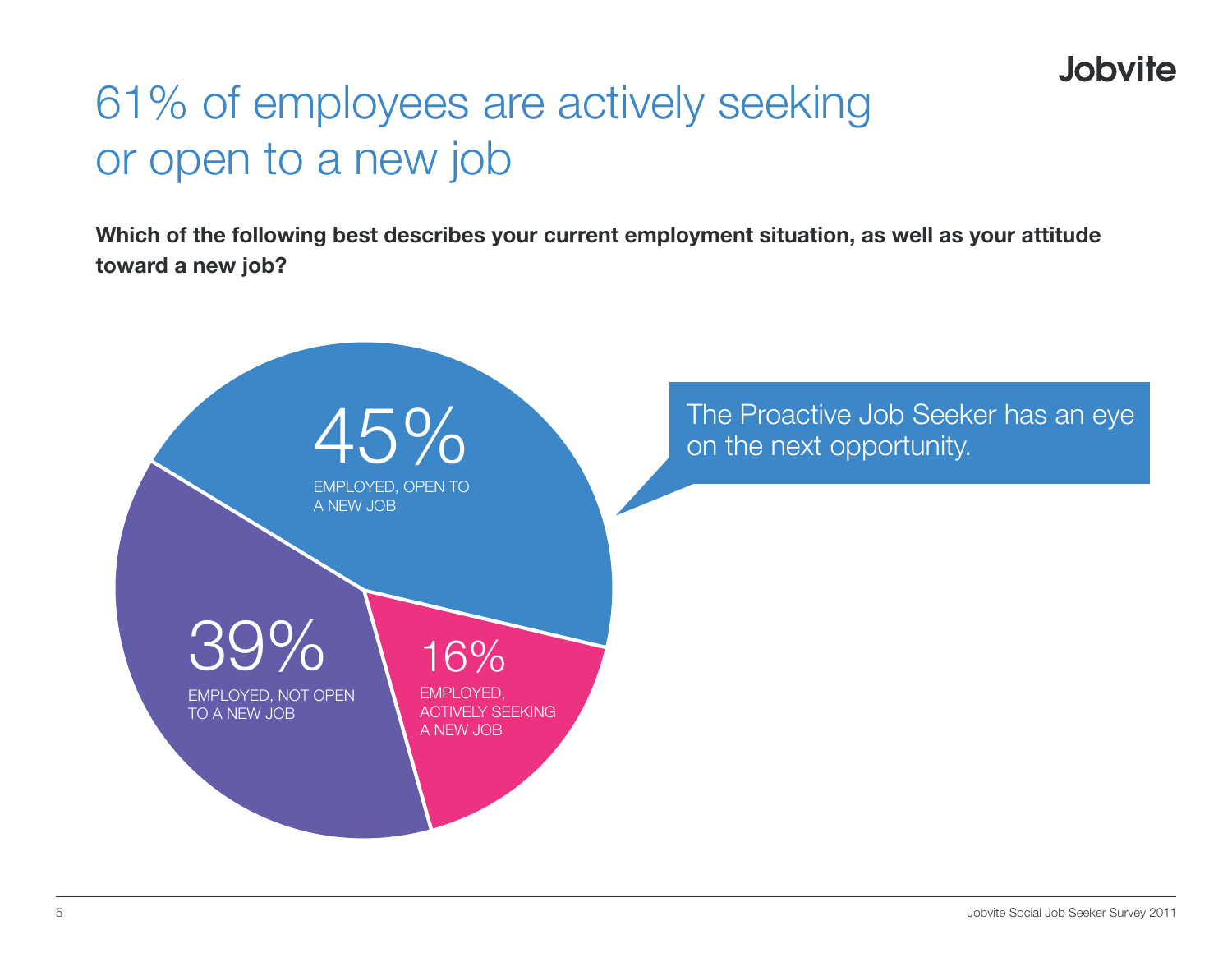## Social network use is growing among the workforce



77% FACEBOOK 31% LINKEDIN 34% TWITTER

Compare to social network use in 2010:

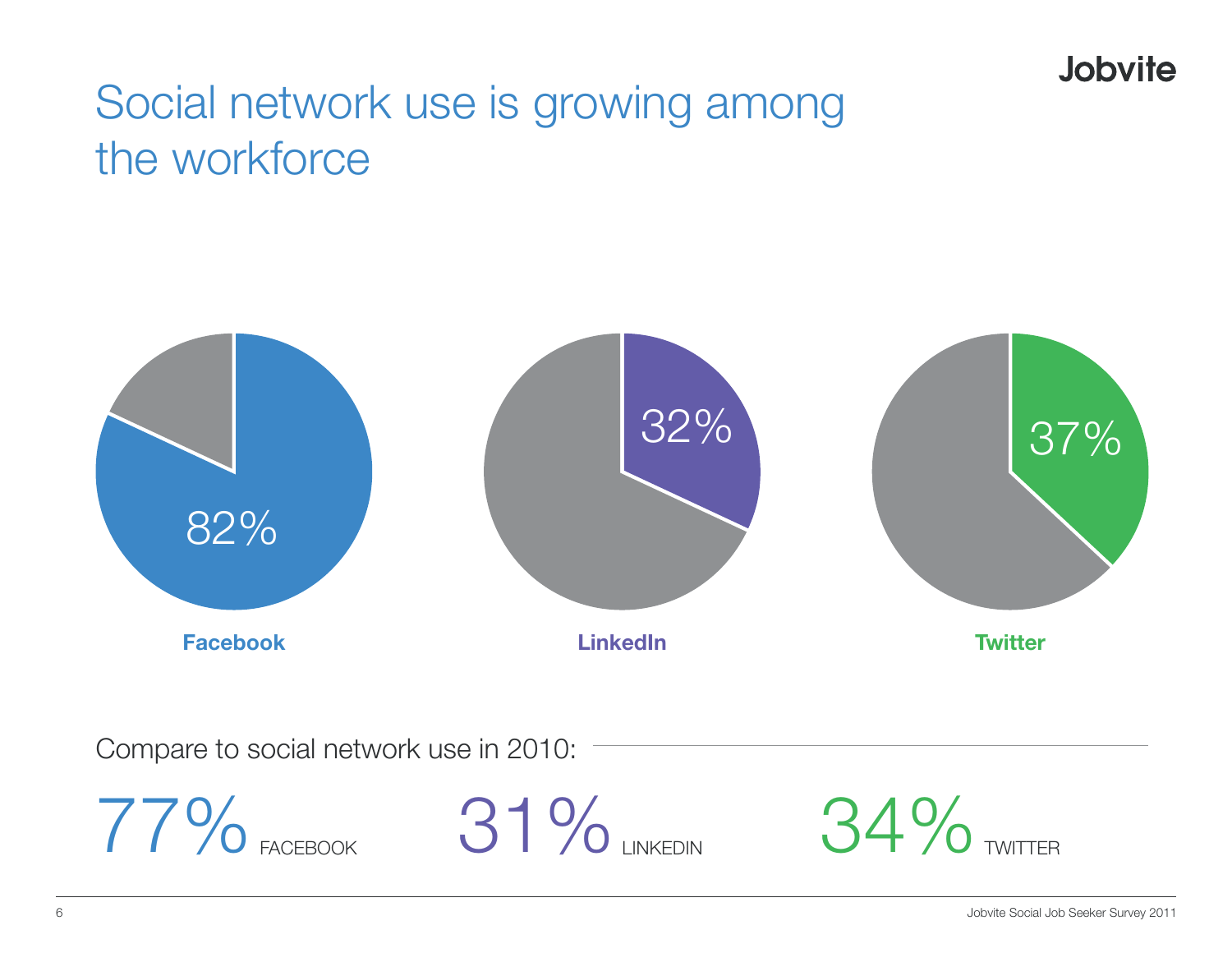## Proactive Job Seekers using all networks at higher rates

**Social network use by three segments of the workforce.**

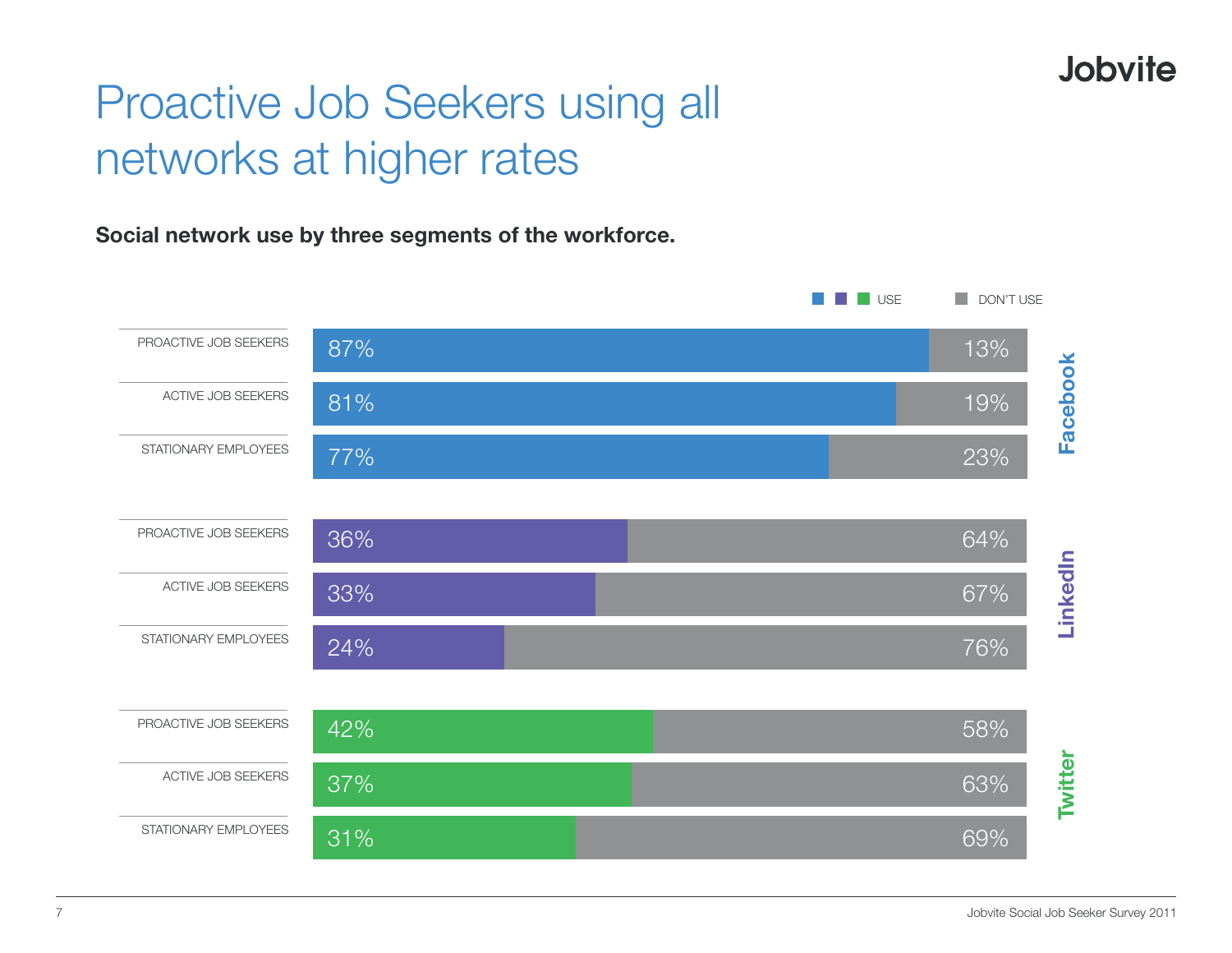## Facebook users build the largest networks of contacts

**Approximately how many contacts do you have in each online social network?** (All job seekers)

![](_page_7_Figure_3.jpeg)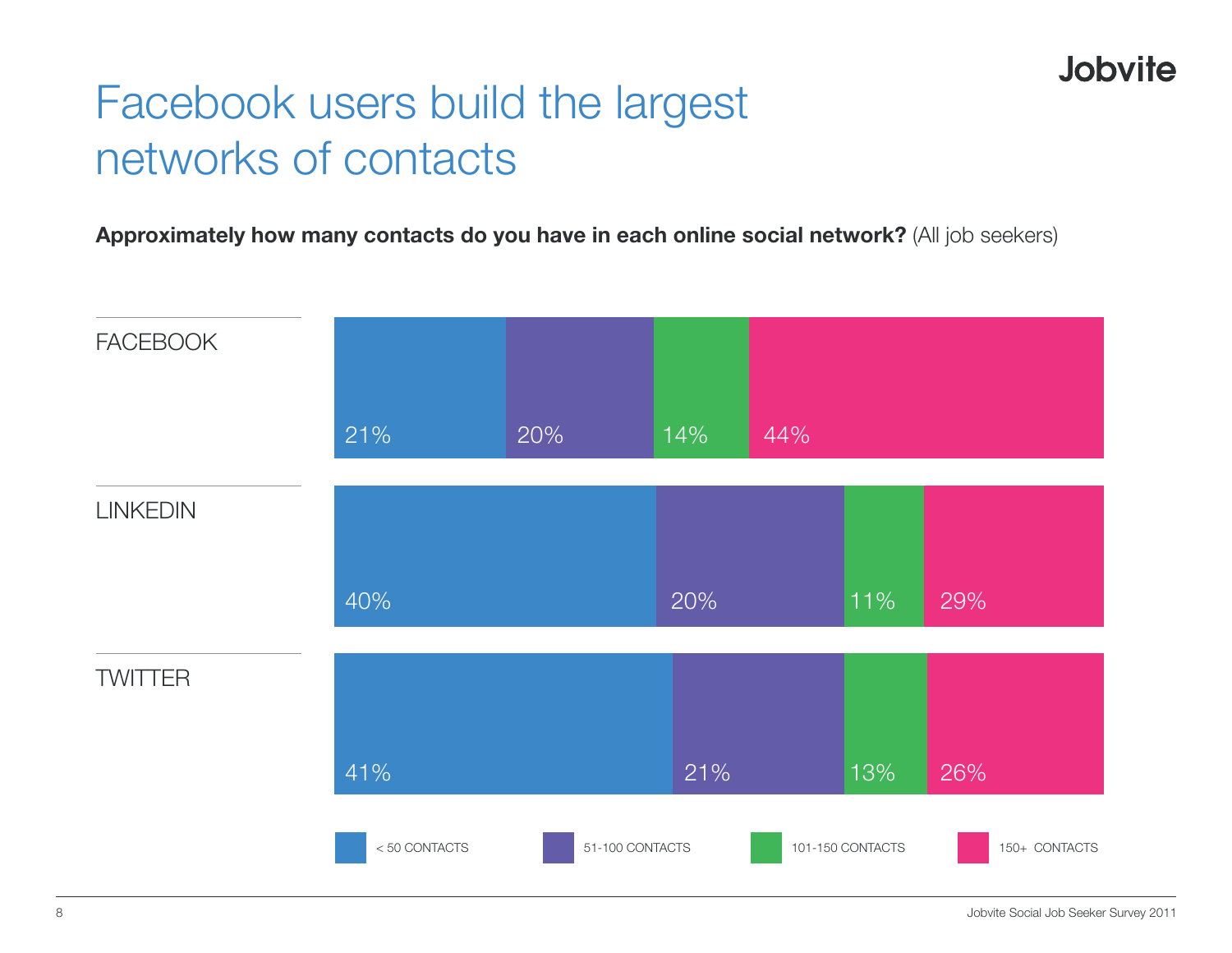# Proactive Job Seekers build larger networks on LinkedIn and Twitter

#### **Approximately how many contacts do you have in each online social network?**

![](_page_8_Figure_3.jpeg)

#### **PROACTIVE JOB SEEKER**

#### **ACTIVE JOB SEEKER**

| <b>FACEBOOK</b><br>$(N=325)$ | 20%          | 20%             | 18% | 43%              |     |               |
|------------------------------|--------------|-----------------|-----|------------------|-----|---------------|
| <b>LINKEDIN</b><br>$(N=134)$ | 44%          |                 | 19% | 12%              | 25% |               |
| <b>TWITTER</b><br>$(N=149)$  | 44%          |                 | 20% | 11%              | 24% |               |
|                              | <50 CONTACTS | 51-100 CONTACTS |     | 101-150 CONTACTS |     | 150+ CONTACTS |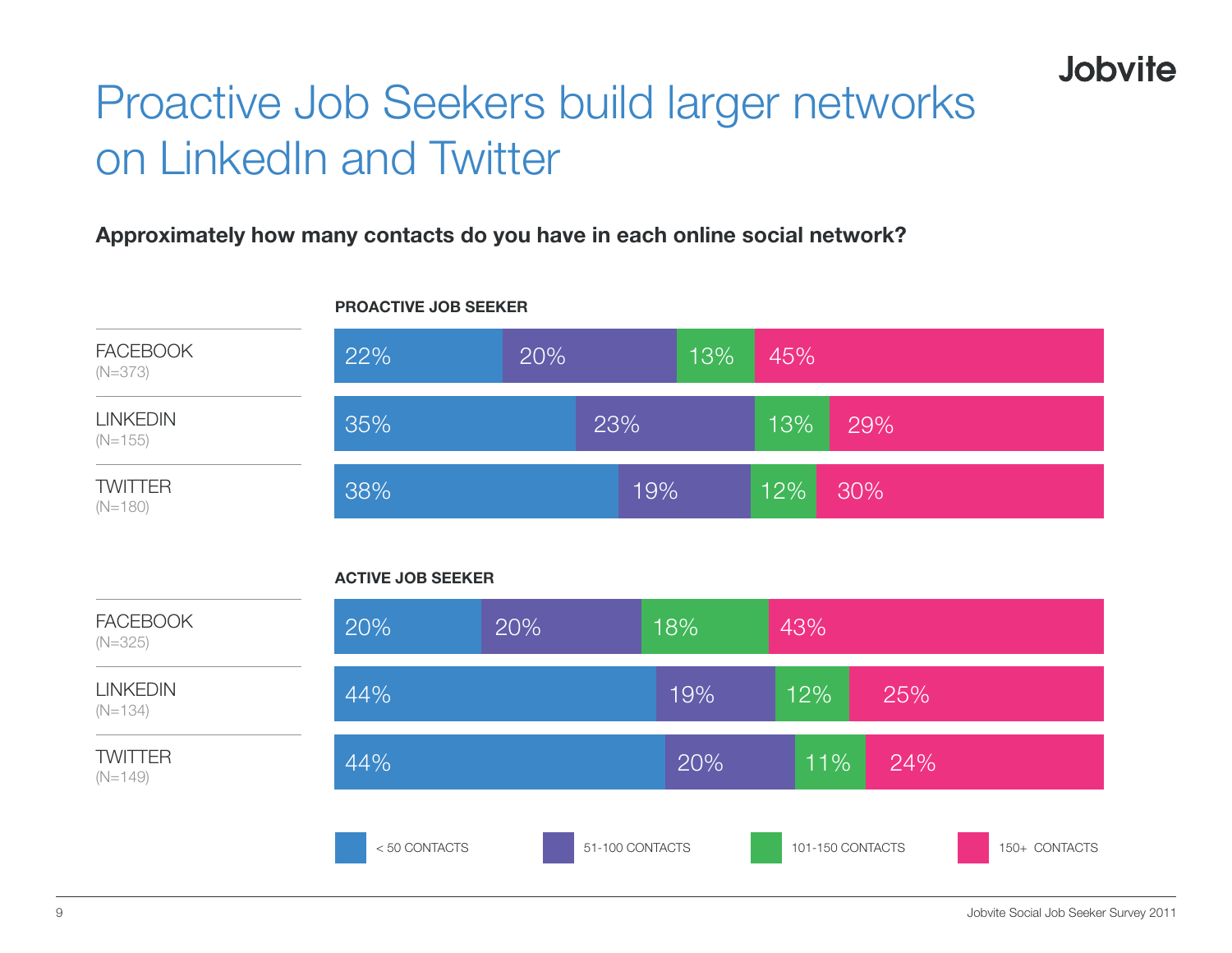## Building substantial networks of contacts

**Approximately how many contacts do you have in each online social network?**

![](_page_9_Picture_3.jpeg)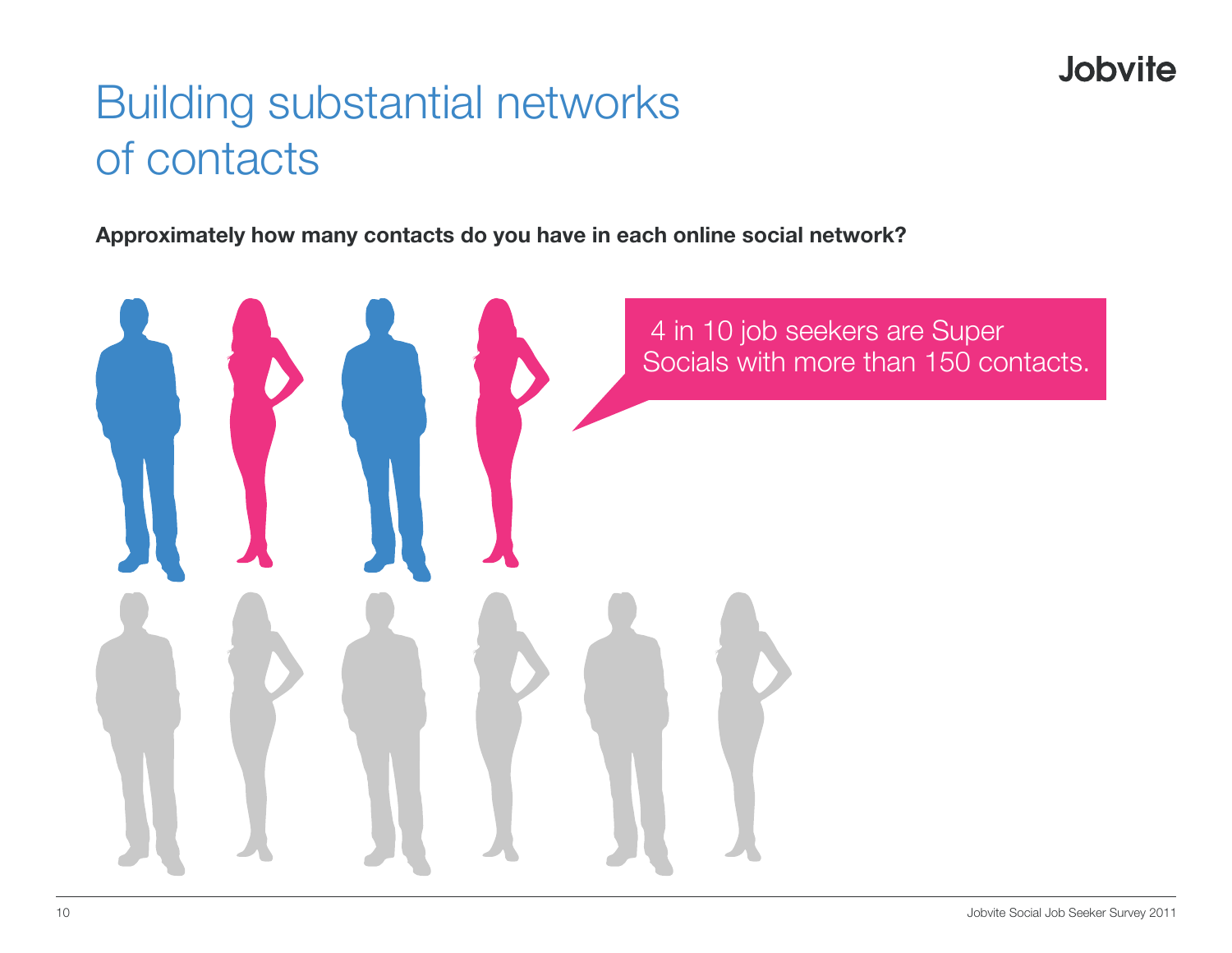## Super Socials use LinkedIn at higher rates than other segments

**Social network use by Super Socials, job seekers with over 150 contacts on any network.**

![](_page_10_Figure_3.jpeg)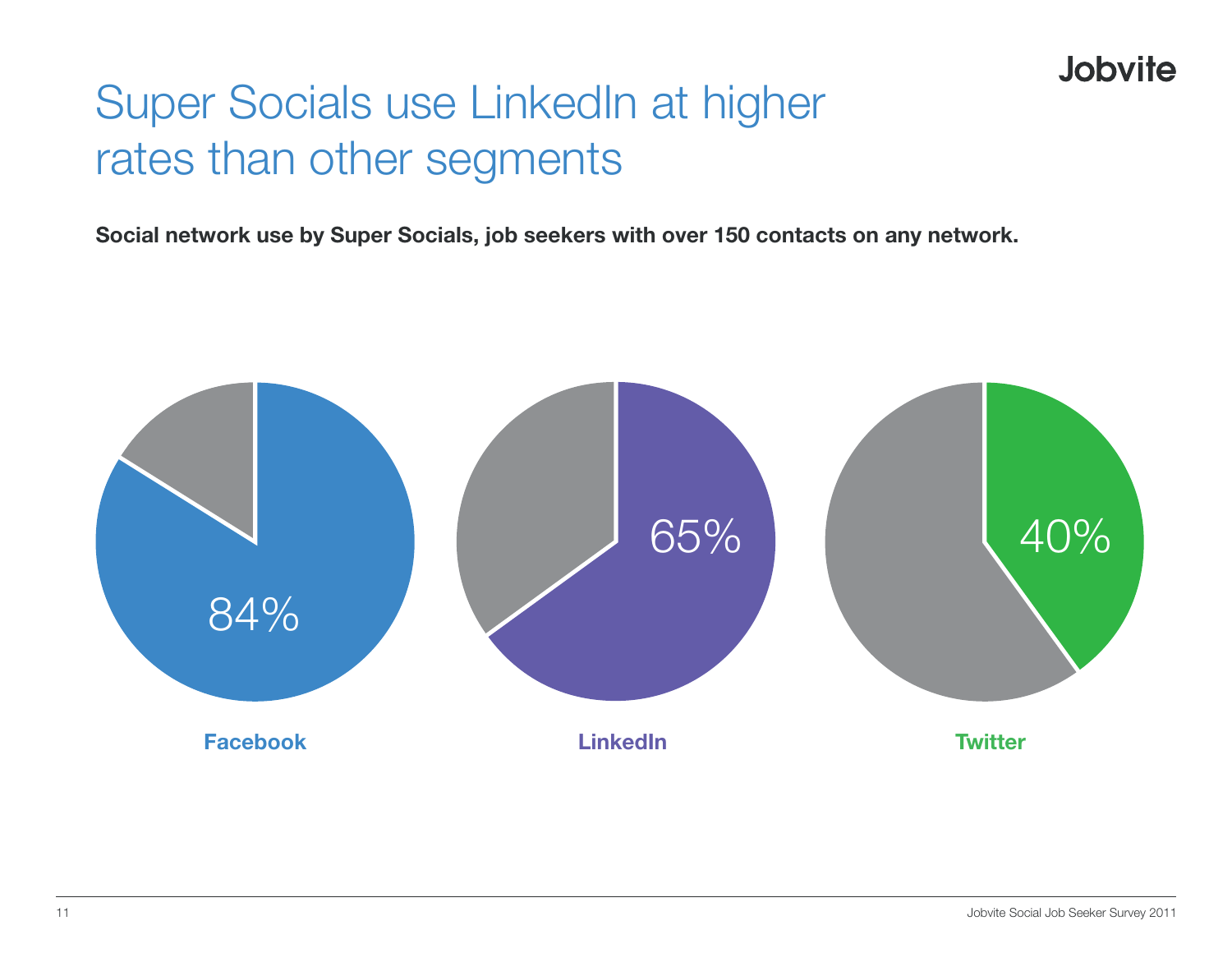## Referrals top the list of job finding resources and social networks move up

**Which of the following resources did you use that directly led to finding your current/most recent job?** (Multiple responses from the entire workforce.)

![](_page_11_Figure_3.jpeg)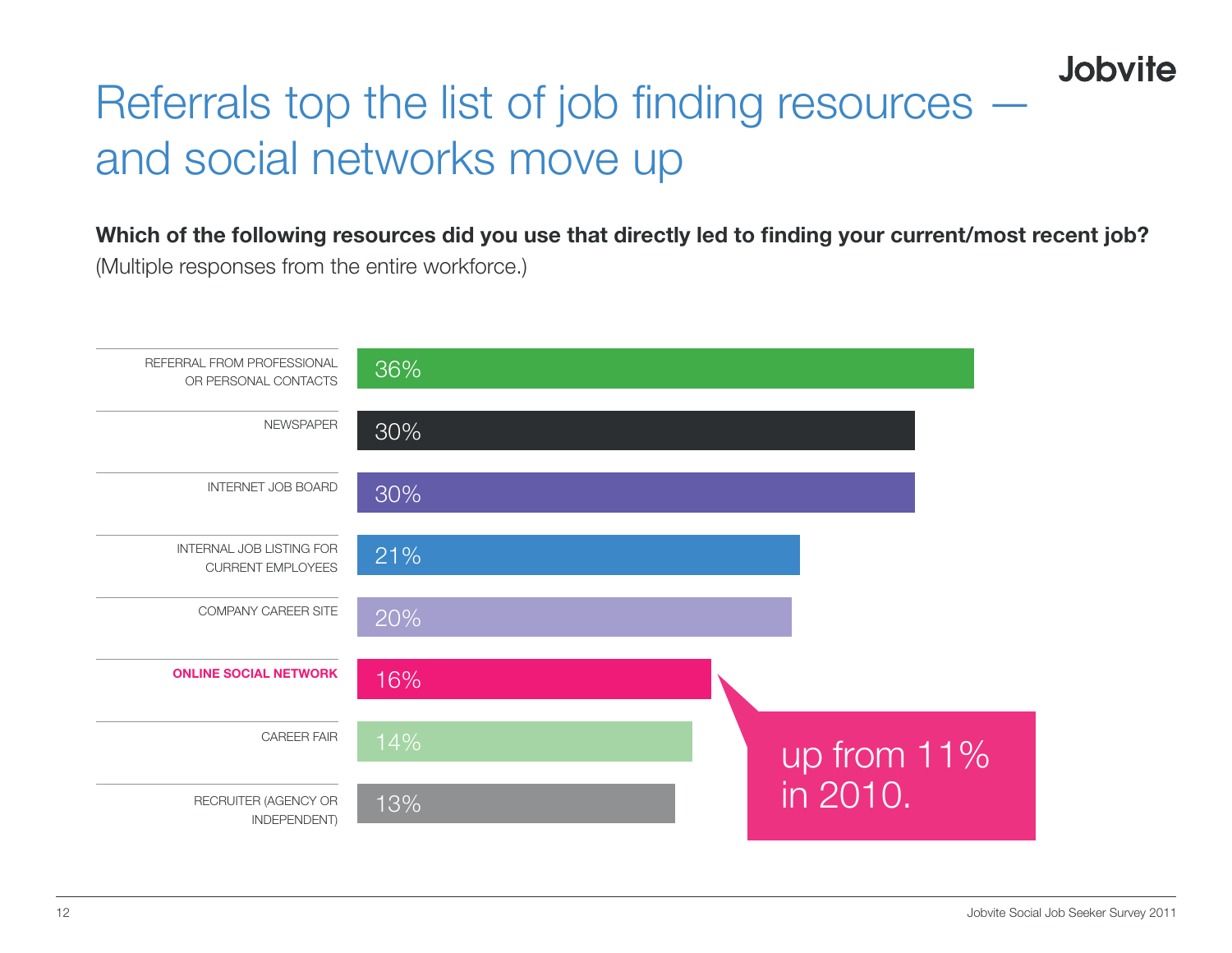## Facebook most frequently led to current job

**Which of the following online social networks did you use that directly led to finding your current/most recent job?** (Multiple responses from the entire workforce; asked only of those who said social networks led to most recent job.)

![](_page_12_Figure_3.jpeg)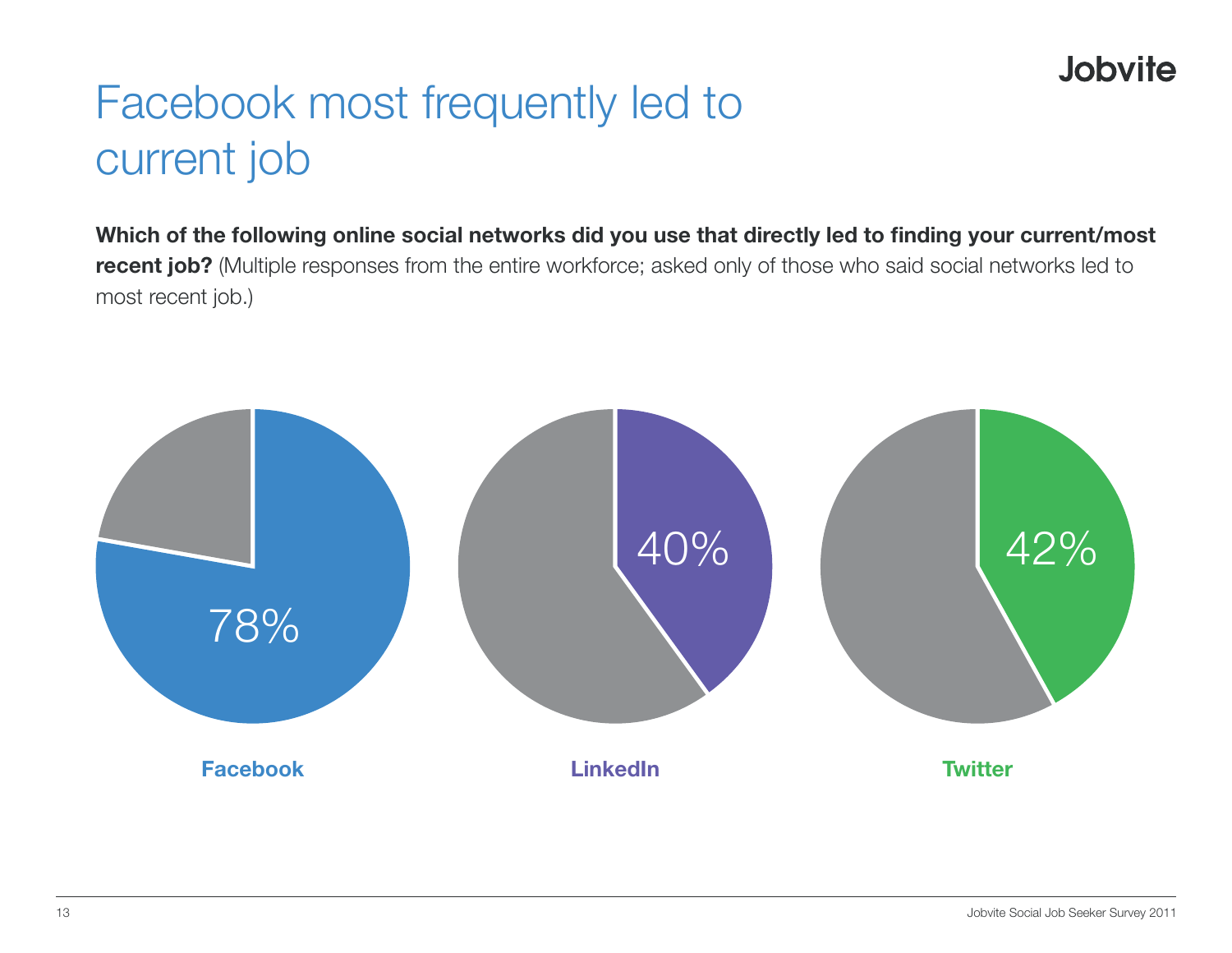# Super Socials more engaged in using social networks for the job hunt

**Which of the following online social networks did you use that directly led to finding your current/most recent job?** (Multiple responses; asked only of those who said social networks led to their most recent job.)

![](_page_13_Figure_3.jpeg)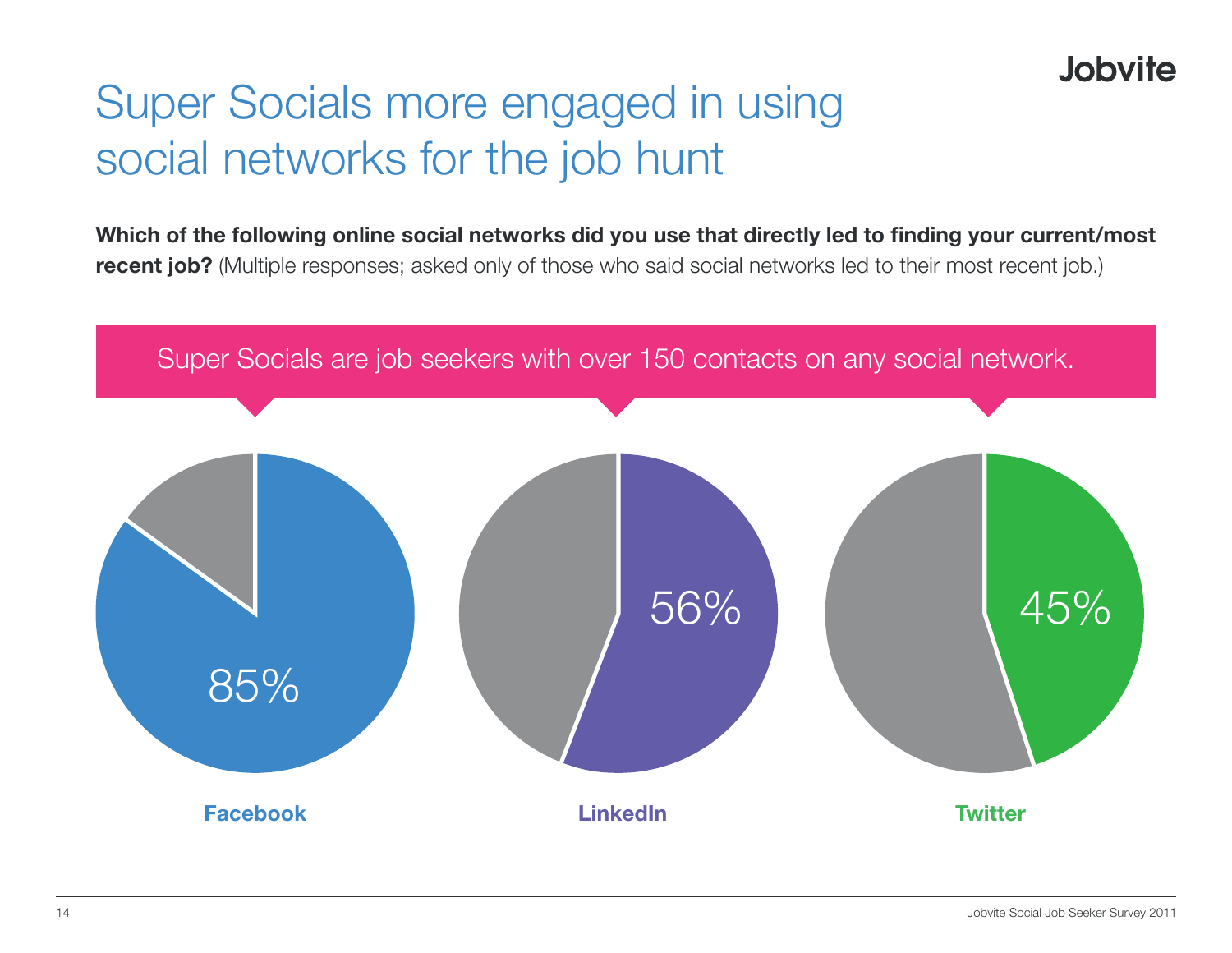![](_page_14_Picture_0.jpeg)

# Proactive Job Seekers more engaged with LinkedIn and Twitter as job resources

**Which of the following online social networks did you use that directly led to finding your current/most recent job?** (Multiple responses; asked only of those who said social networks led to their most recent job.)

![](_page_14_Figure_3.jpeg)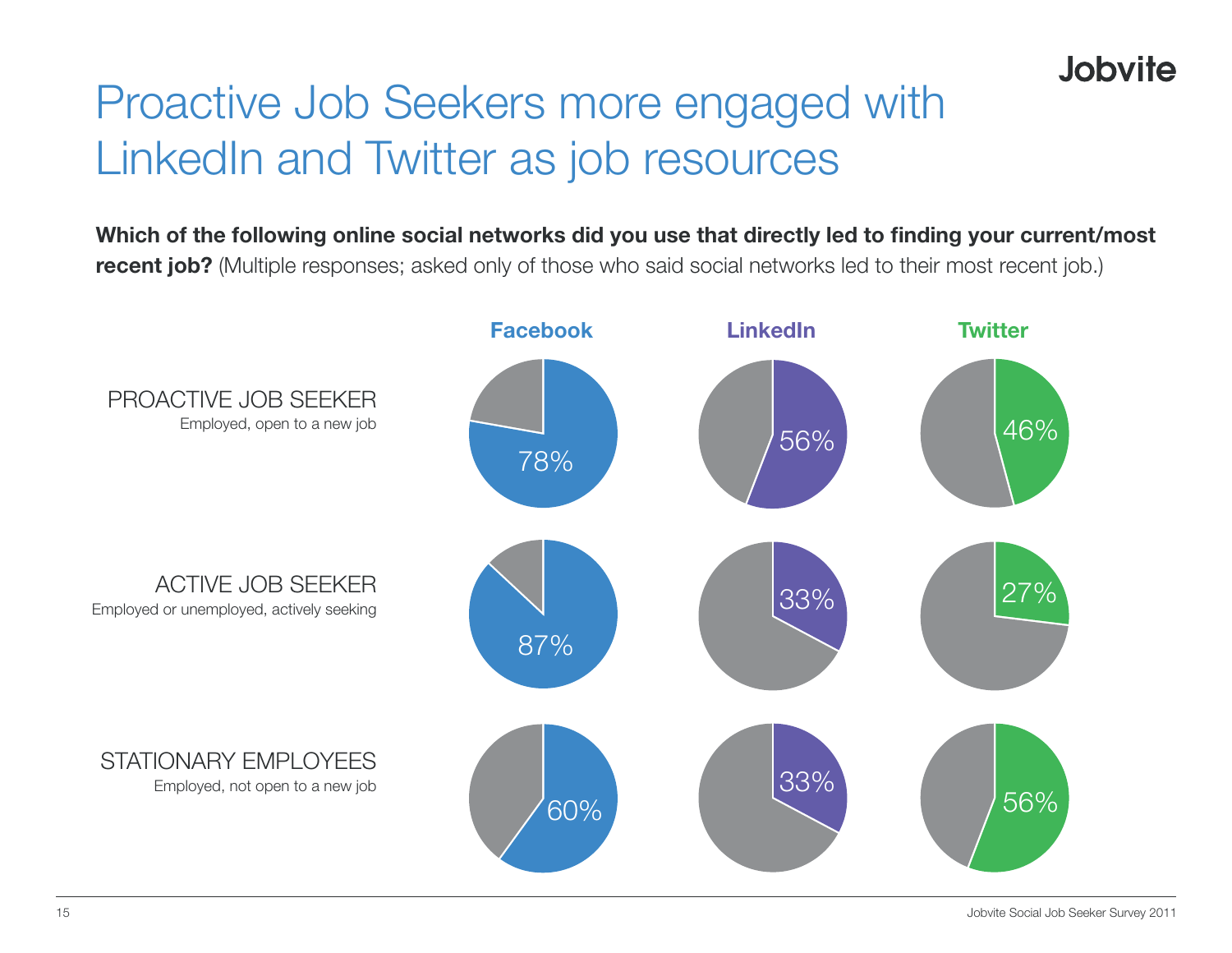## Social network referrals are highly productive for job seekers

**Job seekers who received job referrals on a social network — and credited that network with their most recent job.**

![](_page_15_Figure_3.jpeg)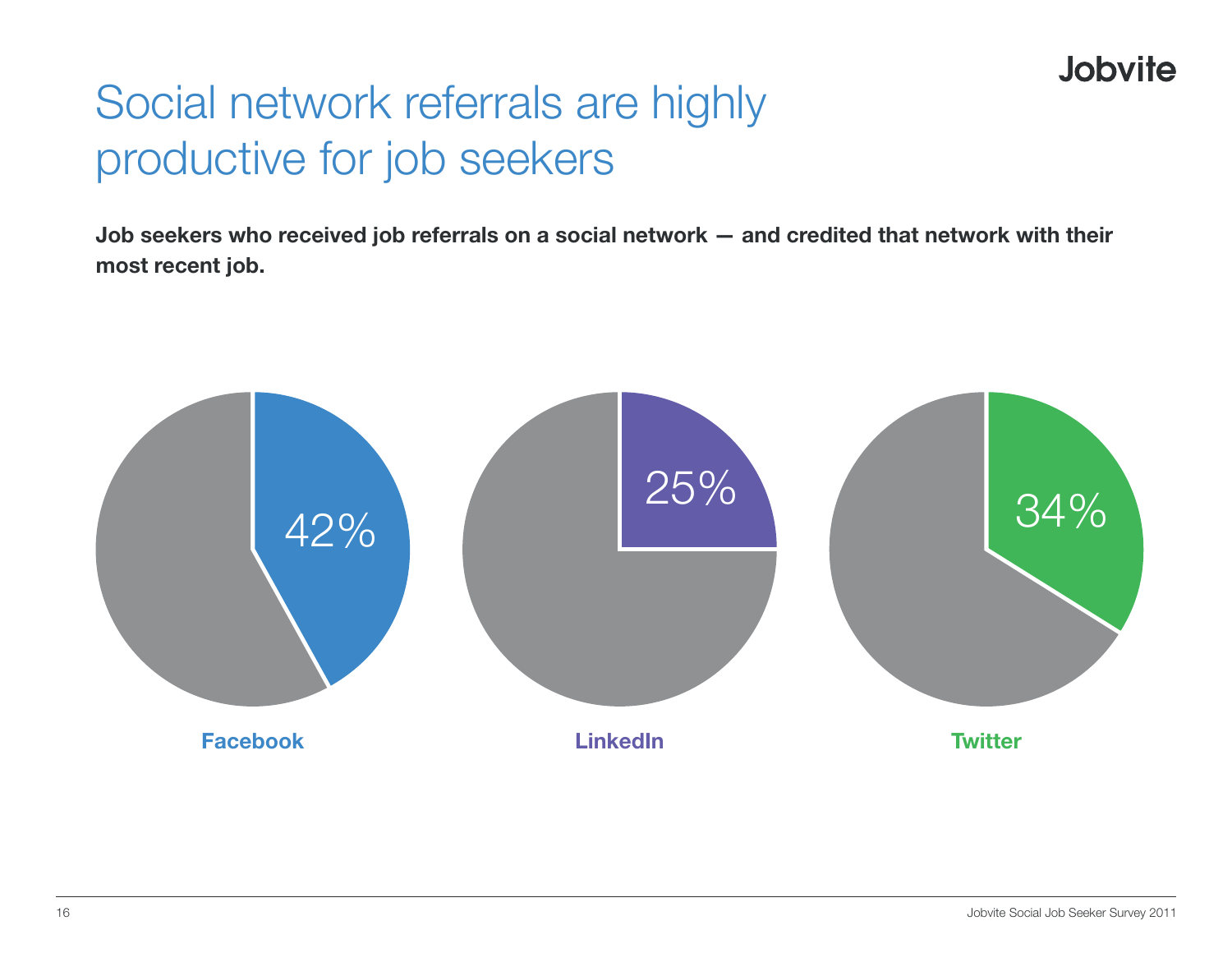## Most likely to update Facebook with professional information? Super Socials.

**Who has updated their Facebook profile with professional information in the last 12 months?**

20% of all job seekers

24% of proactive job seekers

32% OF SUPER SOCIALS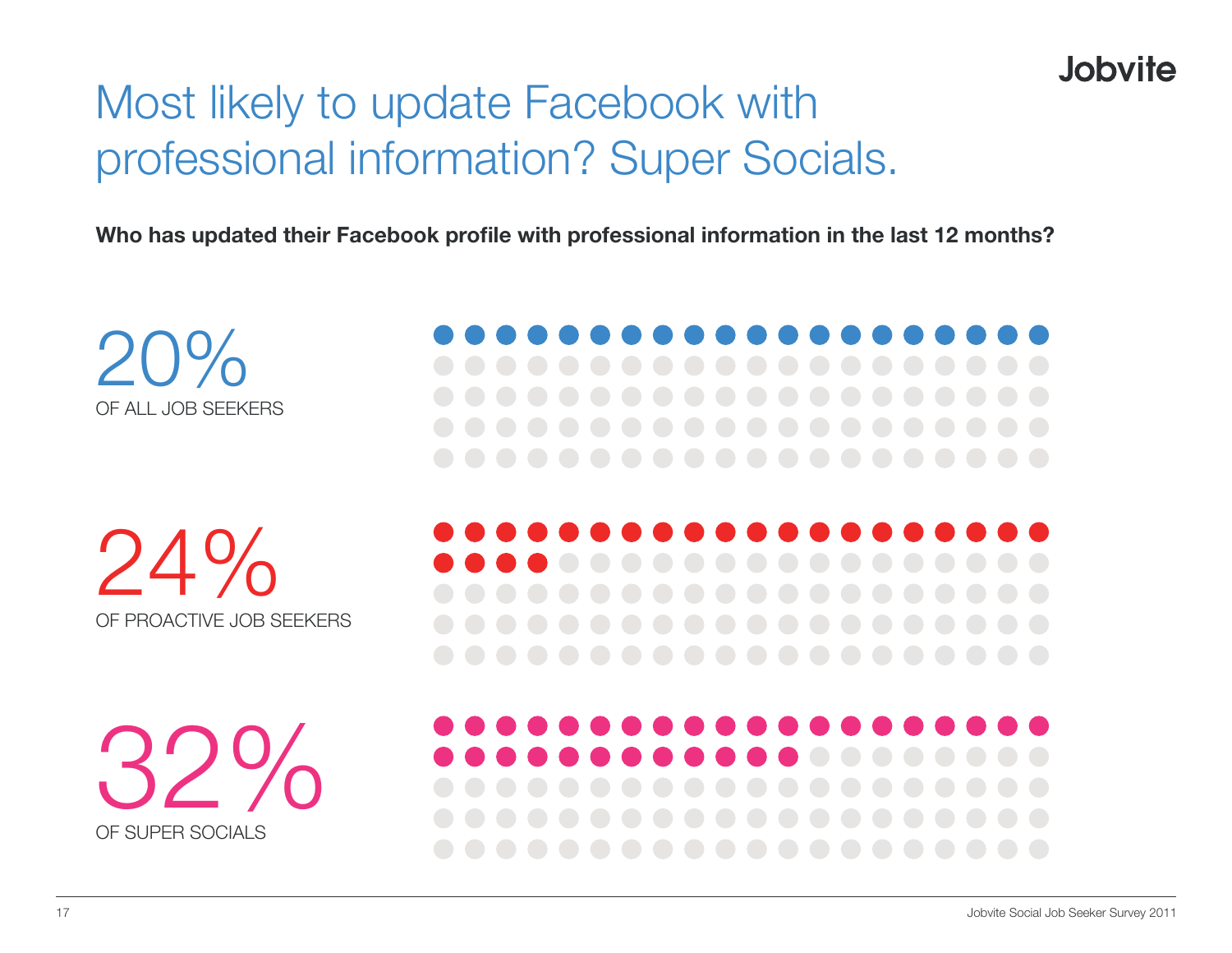## Job seekers are beginning to change online visibility with work in mind

**Job seekers who modified privacy settings in the last year with work in mind.**

![](_page_17_Figure_3.jpeg)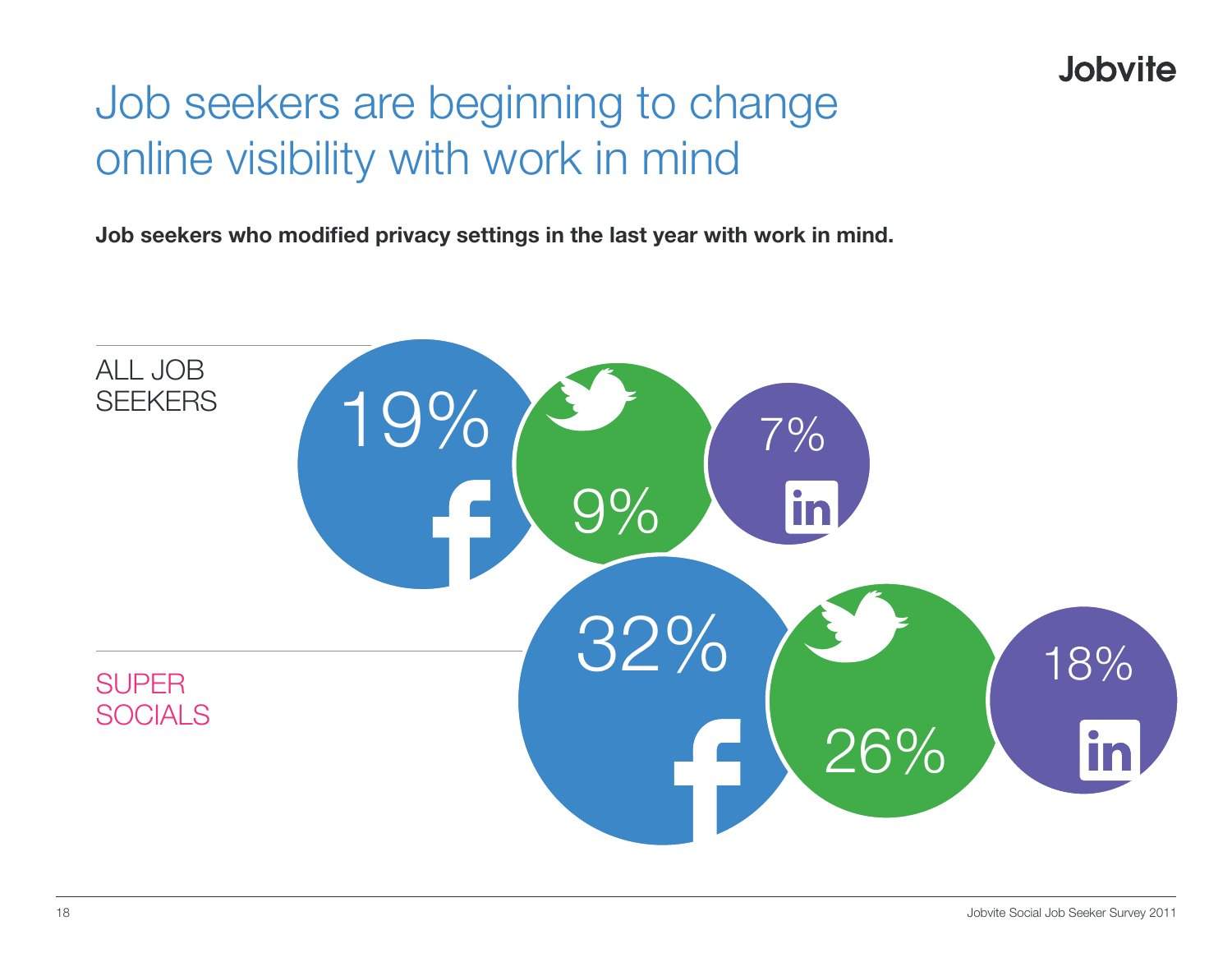# Job Seekers are actively mining social networks for opportunity

**Which career supporting/job hunting activities did you complete with each network in the last 12 months?** Responses from all job seekers.

|                                        | <b>FACEBOOK</b> | <b>LINKEDIN</b> | <b>TWITTER</b> |  |
|----------------------------------------|-----------------|-----------------|----------------|--|
| Have a profile                         | 84%             | 35%             | 38%            |  |
| Used for any specified career activity | 44%             | 26%             | 23%            |  |
| Updated profile with professional info | 20%             | 15%             | 8%             |  |
| Made new professional connections      | 20%             | 13%             | 9%             |  |
| Got a job referral from a contact      | 16%             | 9%              | 6%             |  |

OF JOB SEEKERS ENGAGED IN AT LEAST ONE JOB-SEEKING ACTIVITY ON A SOCIAL NETWORK. activity on a social network.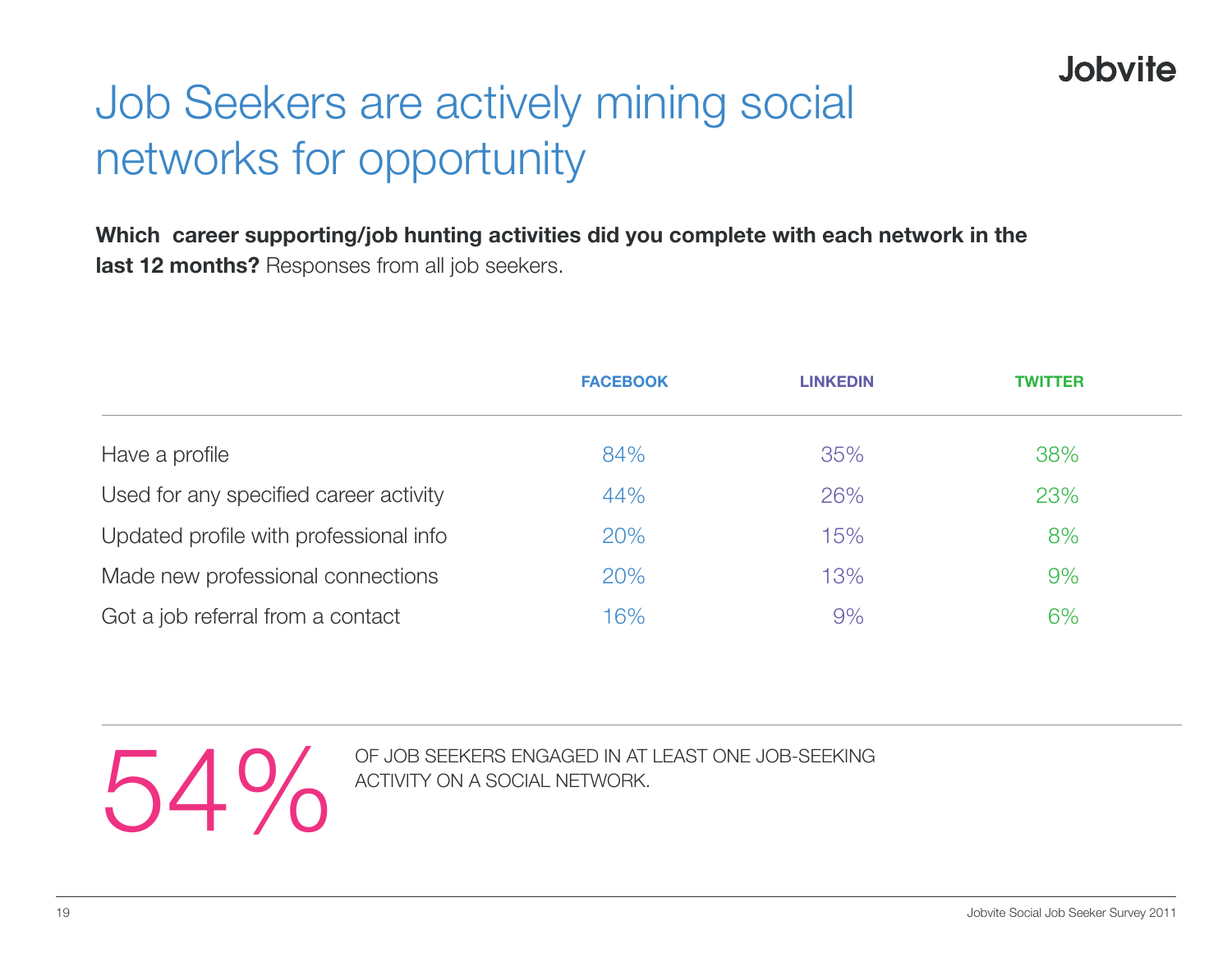# Proactive Job Seekers better positioned for success than Active Job Seekers

|                                               | <b>PROACTIVE</b><br><b>JOB SEEKERS</b> | <b>ACTIVE</b><br><b>JOB SEEKERS</b> |  |  |  |
|-----------------------------------------------|----------------------------------------|-------------------------------------|--|--|--|
| Updated profile with professional information |                                        |                                     |  |  |  |
| Facebook                                      | 24%                                    | 17%                                 |  |  |  |
| LinkedIn                                      | 17%                                    | 14%                                 |  |  |  |
| Twitter                                       | 14%                                    | 7%                                  |  |  |  |
| Got a job referral                            |                                        |                                     |  |  |  |
| Facebook                                      | 18%                                    | 14%                                 |  |  |  |
| LinkedIn                                      | 10%                                    | 9%                                  |  |  |  |
| Twitter                                       | 7%                                     | 4%                                  |  |  |  |
| Made new professional connections             |                                        |                                     |  |  |  |
| Facebook                                      | 26%                                    | 13%                                 |  |  |  |
| LinkedIn                                      | 17%                                    | 8%                                  |  |  |  |
| Twitter                                       | 10%                                    | 8%                                  |  |  |  |
| Shared a job opportunity with a contact       |                                        |                                     |  |  |  |
| Facebook                                      | 22%                                    | 12%                                 |  |  |  |
| LinkedIn                                      | 12%                                    | 8%                                  |  |  |  |
| Twitter                                       | 9%                                     | 8%                                  |  |  |  |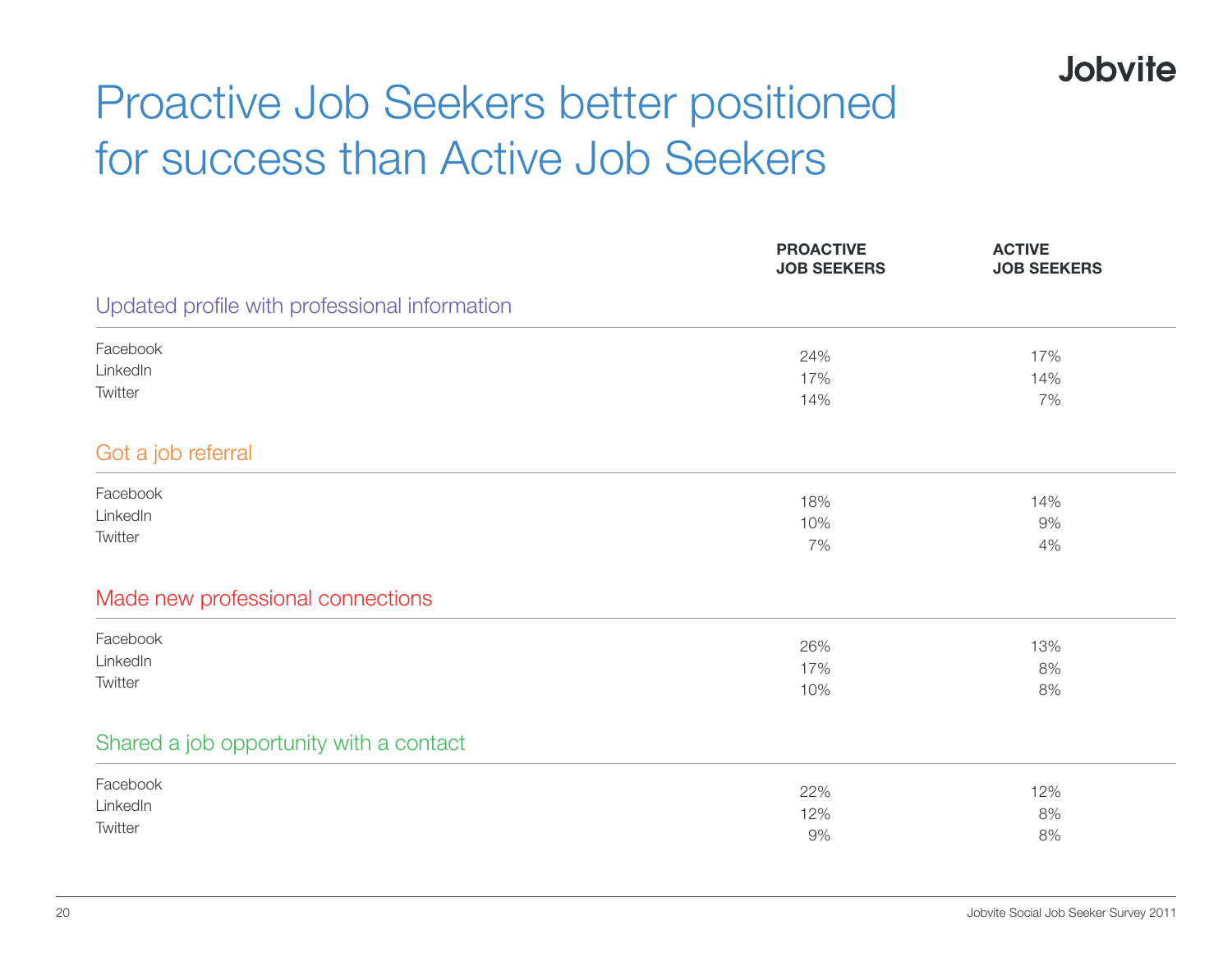# Super Socials use networks more for the job hunt

#### **Which career supporting/job hunting activities did you complete with each network in the last 12 months?**

|                                               | <b>ALL</b><br><b>JOB SEEKERS</b> | <b>SUPER</b><br><b>SOCIALS</b> |
|-----------------------------------------------|----------------------------------|--------------------------------|
| Updated profile with professional information |                                  |                                |
| Facebook                                      | 20%                              | 35%                            |
| LinkedIn                                      | 15%                              | 58%                            |
| Twitter                                       | 8%                               | 35%                            |
| Got a job referral                            |                                  |                                |
| Facebook                                      | 16%                              | 25%                            |
| LinkedIn                                      | 9%                               | 43%                            |
| Twitter                                       | 6%                               | 32%                            |
| Made new professional connections             |                                  |                                |
| Facebook                                      | 20%                              | 34%                            |
| LinkedIn                                      | 13%                              | 35%                            |
| Twitter                                       | 9%                               | 36%                            |
| Shared a job opportunity with a contact       |                                  |                                |
| Facebook                                      | 20%                              | 30%                            |
| LinkedIn                                      | 8%                               | 36%                            |
| Twitter                                       | 7%                               | 27%                            |
|                                               |                                  |                                |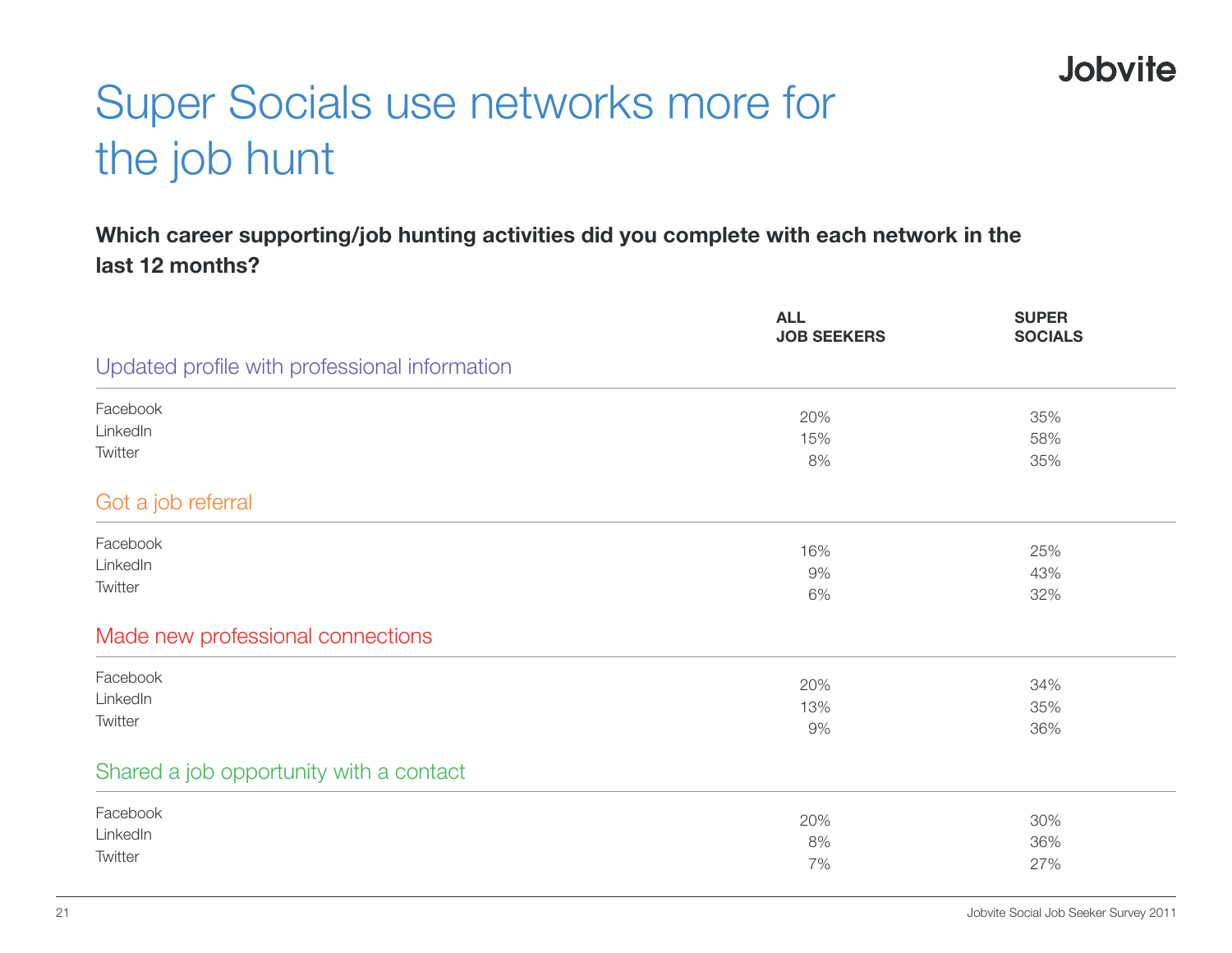## Secrets of the Super Socials

**Which career supporting/job hunting activities did you complete in a social network in the last 12 months?** Those with 150+ contacts.

| <b>CAREER SUPPORTING ACTIVITES</b>                                   |     | <b>CONTACT DEVELOPMENT ACTIVITIES</b>                         |     |  |  |
|----------------------------------------------------------------------|-----|---------------------------------------------------------------|-----|--|--|
| Updated profile with professional information                        | 46% | A contact shared a job opportunity                            | 36% |  |  |
| Provided your profile on a job application or<br>during an interview | 25% | A contact referred me for a job                               | 34% |  |  |
| Searched for jobs                                                    | 37% | A contact provided an employee's<br>perspective on a company  | 30% |  |  |
| Had contact with a recruiter                                         | 25% | asked a contact for help with a job search /<br>career advice | 35% |  |  |
| Connected with a potential employer                                  | 29% |                                                               |     |  |  |
| Modified privacy settings with work in mind                          | 41% | I made new professional connections                           | 45% |  |  |
|                                                                      |     | I shared a job opportunity with a contact                     | 40% |  |  |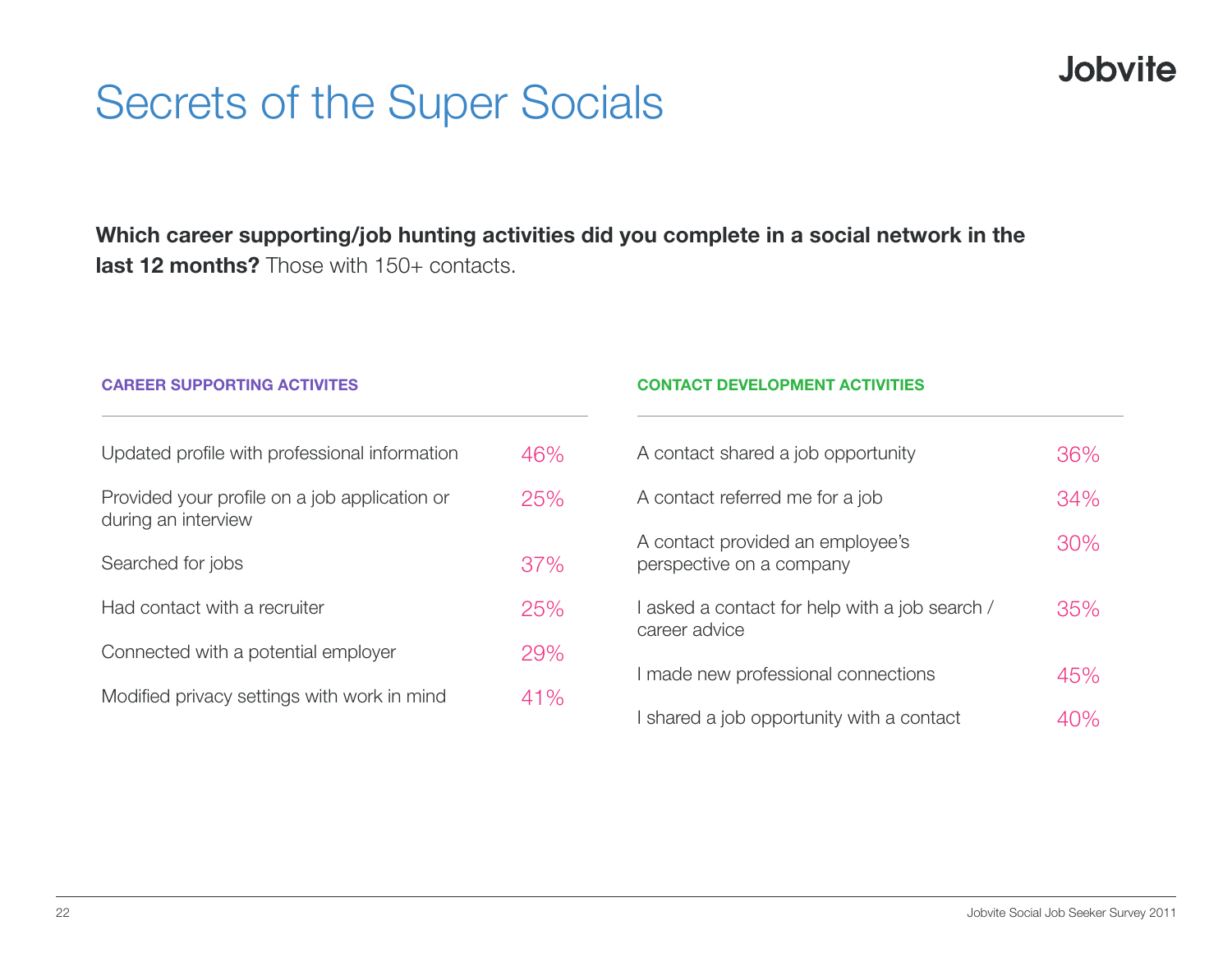## A closer look at Proactive Job Seeker demographics

**About the Proactive Job Seekers — employed but open to a new job.**

![](_page_22_Figure_3.jpeg)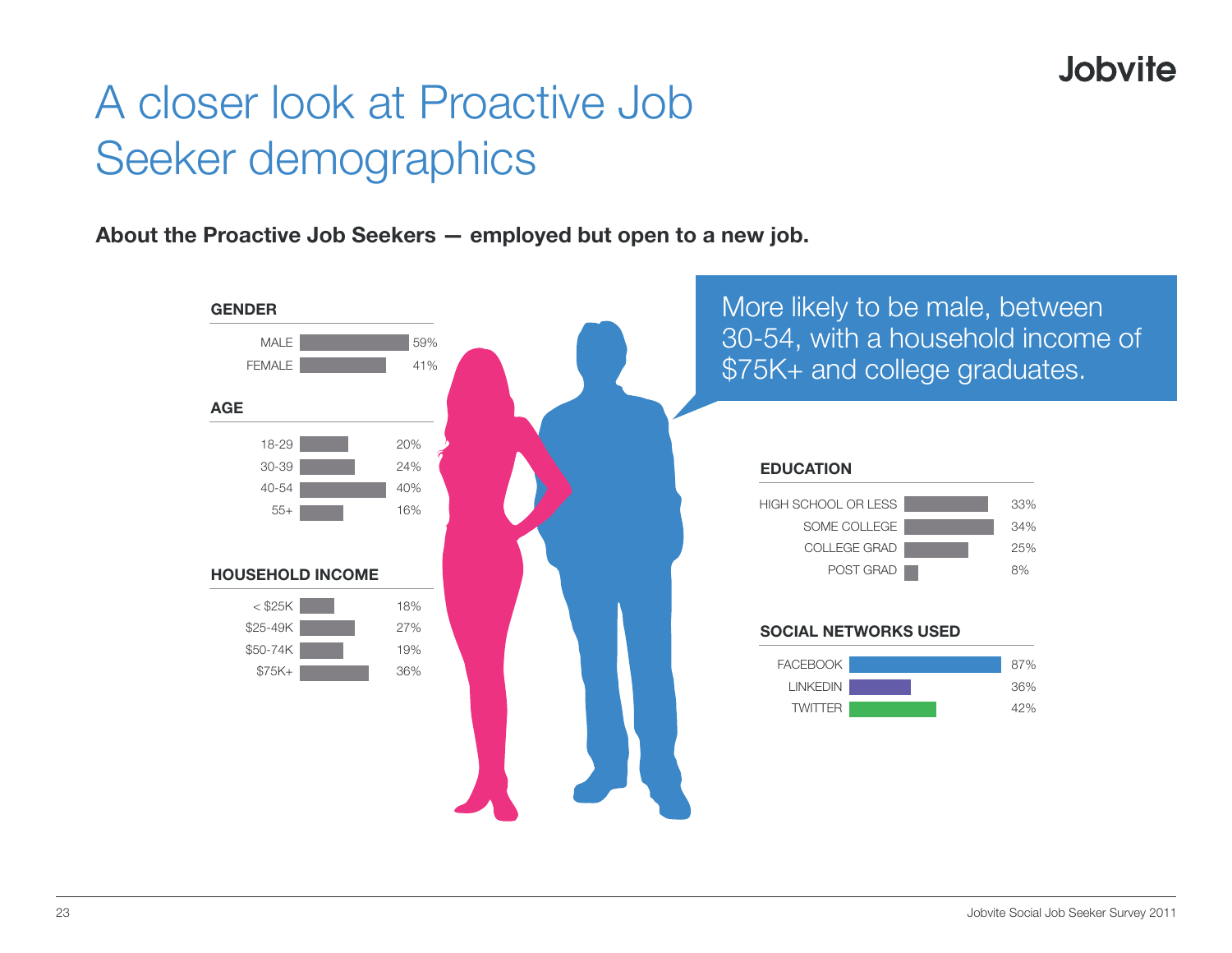## A closer look at Super Social Job Seeker demographics

**About the Super Socials - those with over 150 contacts in any social network.**

![](_page_23_Figure_3.jpeg)

source: super social addendum